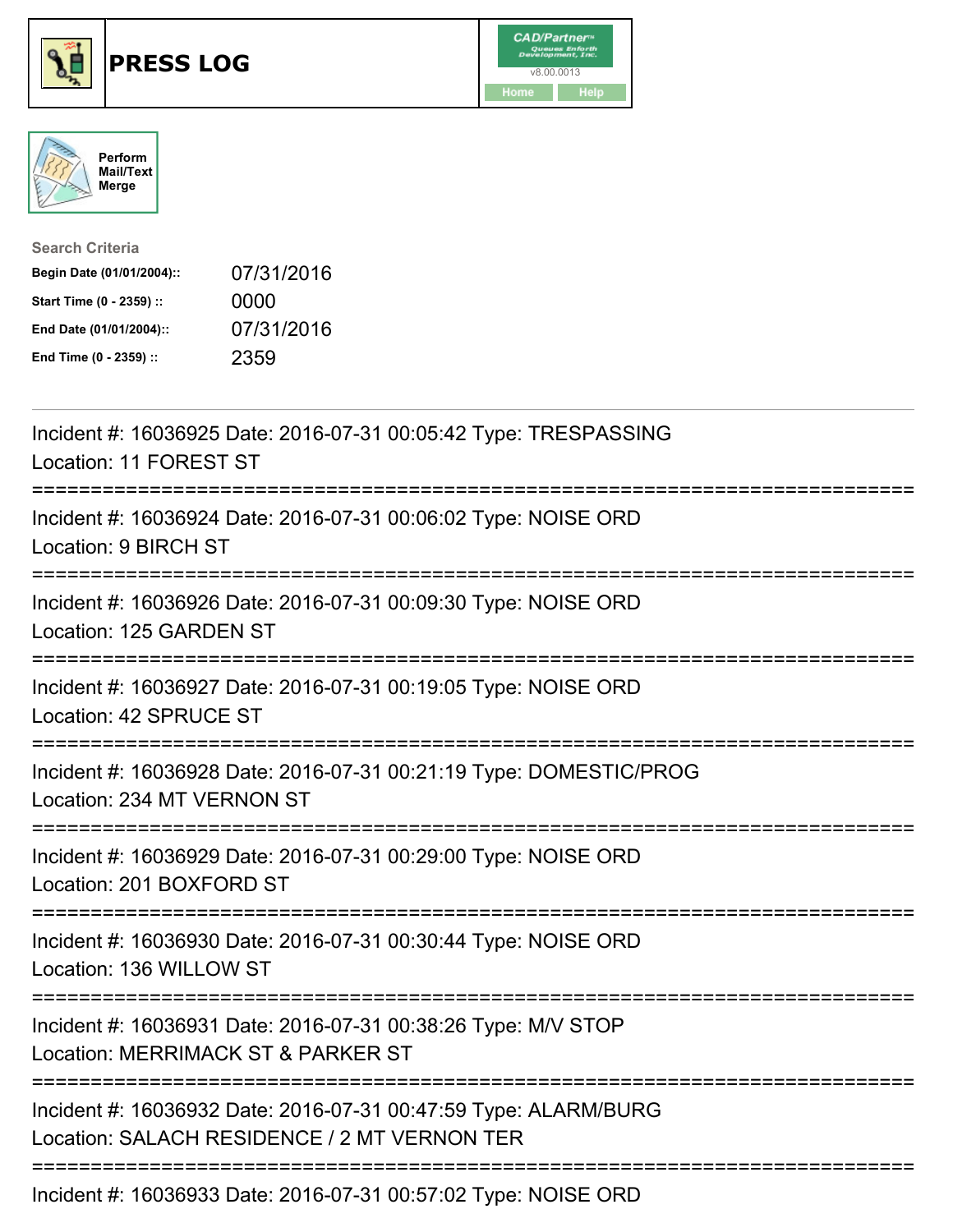Location: 112 MARSTON ST #408 =========================================================================== Incident #: 16036934 Date: 2016-07-31 01:04:11 Type: NOISE ORD Location: 10 WHITMAN ST =========================================================================== Incident #: 16036935 Date: 2016-07-31 01:04:51 Type: TOW OF M/V Location: 41 OAK ST

===========================================================================

Incident #: 16036936 Date: 2016-07-31 01:05:48 Type: NOISE ORD

Location: 213 PARK ST

===========================================================================

Incident #: 16036938 Date: 2016-07-31 01:06:06 Type: KEEP PEACE Location: MAKARENA RESTAURANT / 150 COMMON ST

===========================================================================

Incident #: 16036937 Date: 2016-07-31 01:06:21 Type: NOISE ORD

Location: 18 SHERMAN ST

===========================================================================

Incident #: 16036939 Date: 2016-07-31 01:18:15 Type: NOISE ORD

Location: 1 MILL ST

===========================================================================

Incident #: 16036940 Date: 2016-07-31 01:22:59 Type: DOMESTIC/PROG Location: 111 NEWBURY ST

===========================================================================

Incident #: 16036941 Date: 2016-07-31 01:24:56 Type: FIGHT

Location: MCDONALDS / 50 BROADWAY

===========================================================================

Incident #: 16036942 Date: 2016-07-31 01:25:23 Type: ALARM/BURG Location: RENT A CENTER / 356 ESSEX ST

===========================================================================

Incident #: 16036943 Date: 2016-07-31 01:33:08 Type: NOISE ORD Location: 35 IRENE ST FL 1

===========================================================================

Incident #: 16036944 Date: 2016-07-31 01:36:07 Type: DOMESTIC/PROG Location: 24 BIRCH ST

===========================================================================

Incident #: 16036945 Date: 2016-07-31 01:38:10 Type: NOISE ORD

Location: 20 ORCHARD ST

===========================================================================

Incident #: 16036947 Date: 2016-07-31 01:41:50 Type: NOISE ORD

Location: GARDEN ST & NEWBURY ST

===========================================================================

Incident #: 16036946 Date: 2016-07-31 01:41:50 Type: FIGHT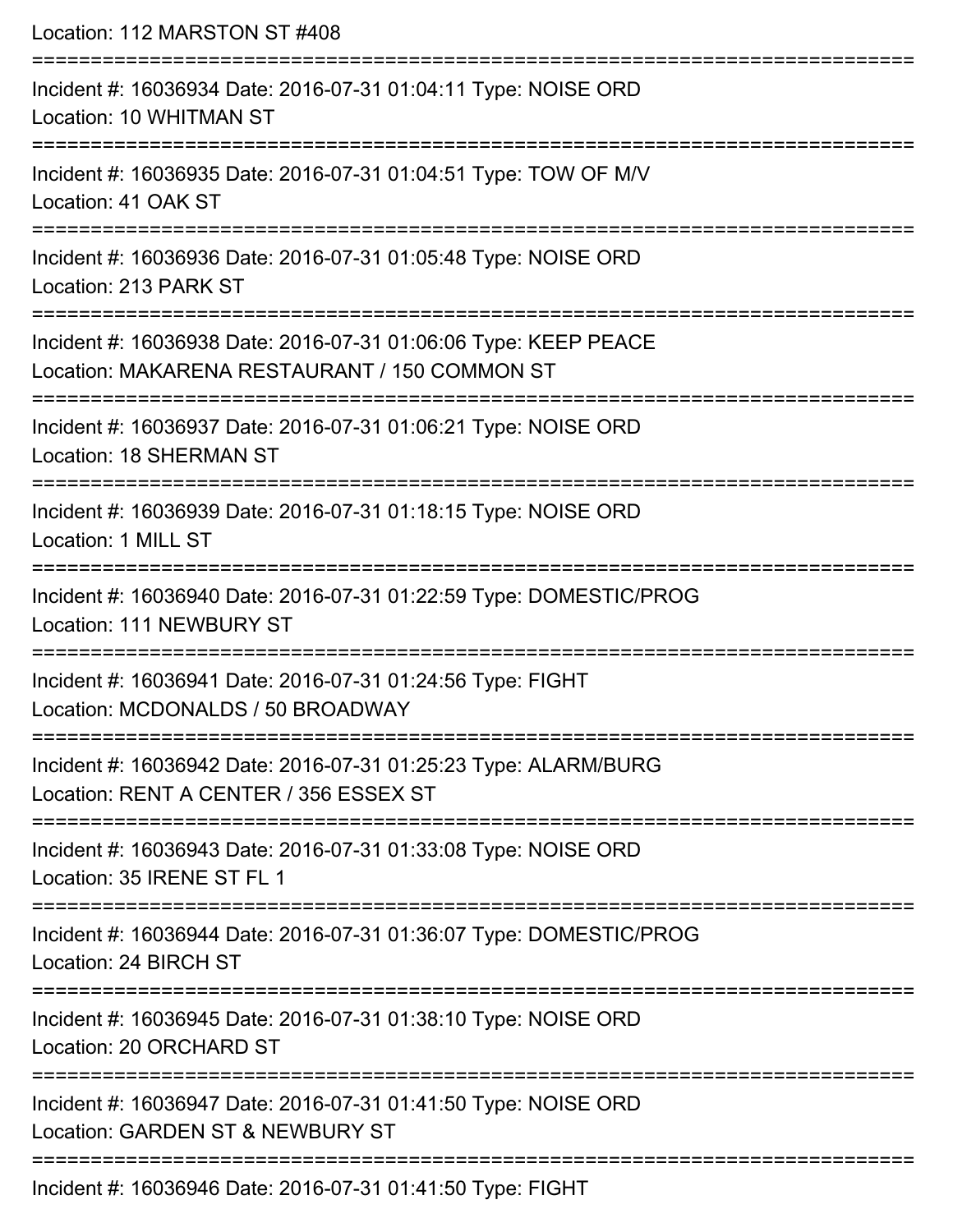| Incident #: 16036948 Date: 2016-07-31 01:42:00 Type: NOISE ORD<br>Location: 70 FARNHAM ST FL 2             |
|------------------------------------------------------------------------------------------------------------|
| Incident #: 16036949 Date: 2016-07-31 01:46:15 Type: NOISE ORD<br>Location: ERVING AV & WILMOT ST          |
| Incident #: 16036950 Date: 2016-07-31 02:04:18 Type: DOMESTIC/PROG<br>Location: 117 SARATOGA ST FL 1       |
| Incident #: 16036951 Date: 2016-07-31 02:17:39 Type: M/V STOP<br>Location: ESSEX ST & FRANKLIN ST          |
| Incident #: 16036952 Date: 2016-07-31 02:20:19 Type: M/V STOP<br>Location: BROADWAY & HAVERHILL ST         |
| Incident #: 16036953 Date: 2016-07-31 02:21:33 Type: M/V STOP<br>Location: BOSTON MARKET / 435 WINTHROP AV |
| Incident #: 16036954 Date: 2016-07-31 02:26:28 Type: M/V STOP<br>Location: FRANKLIN ST & HAVERHILL ST      |
| Incident #: 16036955 Date: 2016-07-31 02:27:37 Type: GUN CALL<br>Location: 23 SPRINGFIELD ST               |
| Incident #: 16036956 Date: 2016-07-31 02:30:03 Type: DK (DRUNK)<br>Location: 11 GREEN ST #3                |
| Incident #: 16036957 Date: 2016-07-31 02:47:23 Type: M/V STOP<br>Location: BROADWAY & ESSEX ST             |
| Incident #: 16036958 Date: 2016-07-31 02:50:36 Type: BUILDING CHK<br>Location: 23 SPRINGFIELD ST           |
| Incident #: 16036959 Date: 2016-07-31 02:52:42 Type: HARASSMENT<br><b>Location: PARK ST</b>                |
| Incident #: 16036960 Date: 2016-07-31 02:55:23 Type: NOISE ORD<br>Location: 123 GARDEN ST                  |
| Incident #: 16036961 Date: 2016-07-31 02:56:51 Type: MAN DOWN                                              |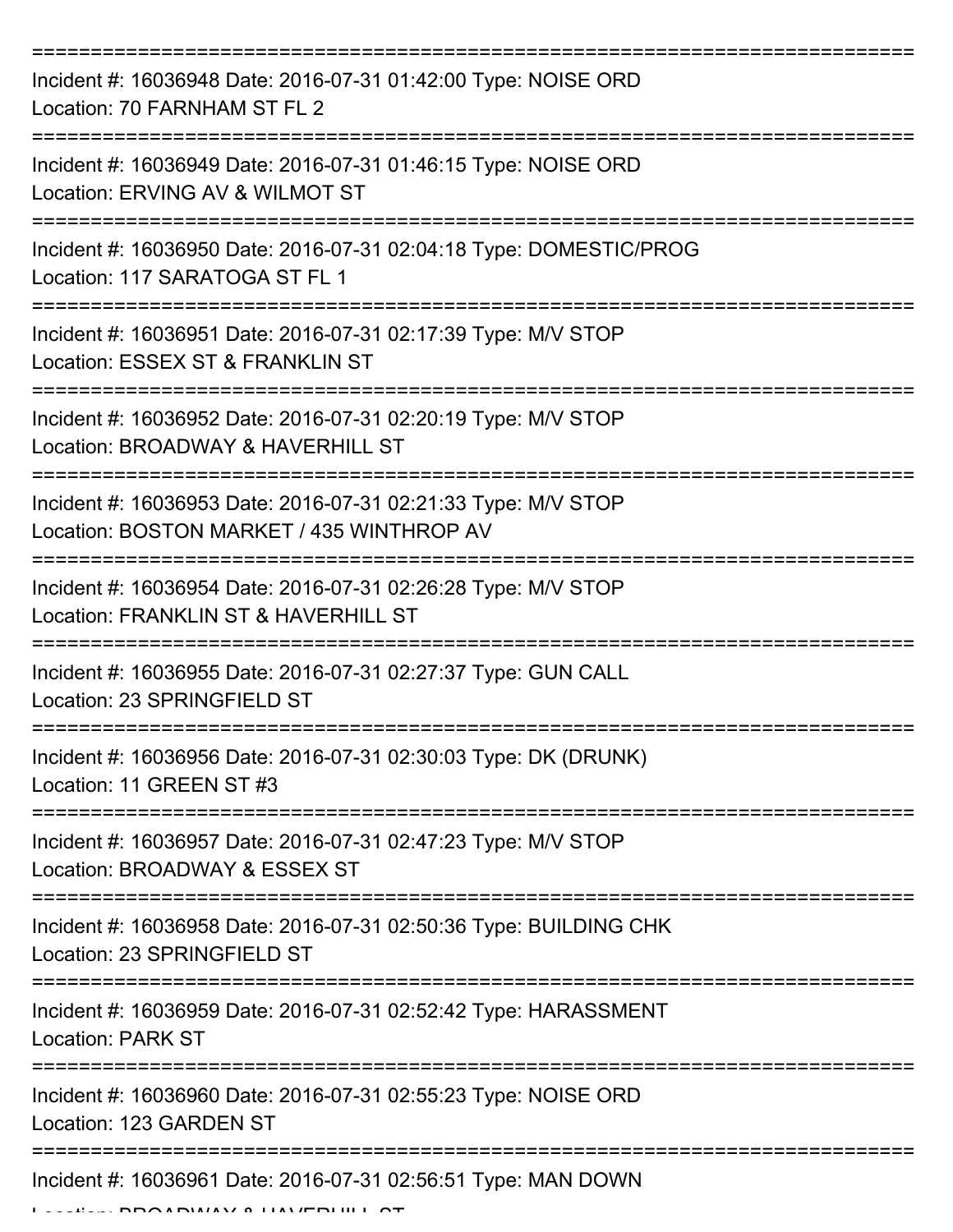| Incident #: 16036962 Date: 2016-07-31 02:59:10 Type: M/V STOP<br>Location: BROADWAY                 |
|-----------------------------------------------------------------------------------------------------|
| Incident #: 16036964 Date: 2016-07-31 03:04:15 Type: FIGHT<br>Location: 180 PARK ST #D              |
| Incident #: 16036963 Date: 2016-07-31 03:05:54 Type: M/V STOP<br>Location: BROADWAY & ESSEX ST      |
| Incident #: 16036965 Date: 2016-07-31 03:07:23 Type: FIGHT<br>Location: 124 SPRINGFIELD ST          |
| Incident #: 16036966 Date: 2016-07-31 03:23:17 Type: NOISE ORD<br>Location: 109 ABBOTT ST FL 2      |
| Incident #: 16036967 Date: 2016-07-31 03:33:42 Type: DK (DRUNK)<br>Location: 6 GREEN ST             |
| Incident #: 16036968 Date: 2016-07-31 03:40:17 Type: AUTO ACC/UNK PI<br>Location: 151 UNION ST      |
| Incident #: 16036969 Date: 2016-07-31 03:42:14 Type: DOMESTIC/PROG<br>Location: 67 BERKELEY ST FL 3 |
| Incident #: 16036970 Date: 2016-07-31 03:59:36 Type: UNWANTEDGUEST<br>Location: 550 BROADWAY #203   |
| Incident #: 16036971 Date: 2016-07-31 04:00:45 Type: MAL DAMAGE<br>Location: 168 WATER ST           |
| Incident #: 16036972 Date: 2016-07-31 04:23:34 Type: M/V STOP<br>Location: BERKELEY ST & JACKSON ST |
| Incident #: 16036973 Date: 2016-07-31 04:32:34 Type: DISORDERLY<br>Location: 29 ORCHARD ST          |
| Incident #: 16036974 Date: 2016-07-31 04:35:29 Type: SHOTS FIRED<br>Location: 40 SPRUCE ST          |
| Incident #: 16036975 Date: 2016-07-31 07:16:09 Type: PARK & WALK                                    |

Location: 0 BROADWAY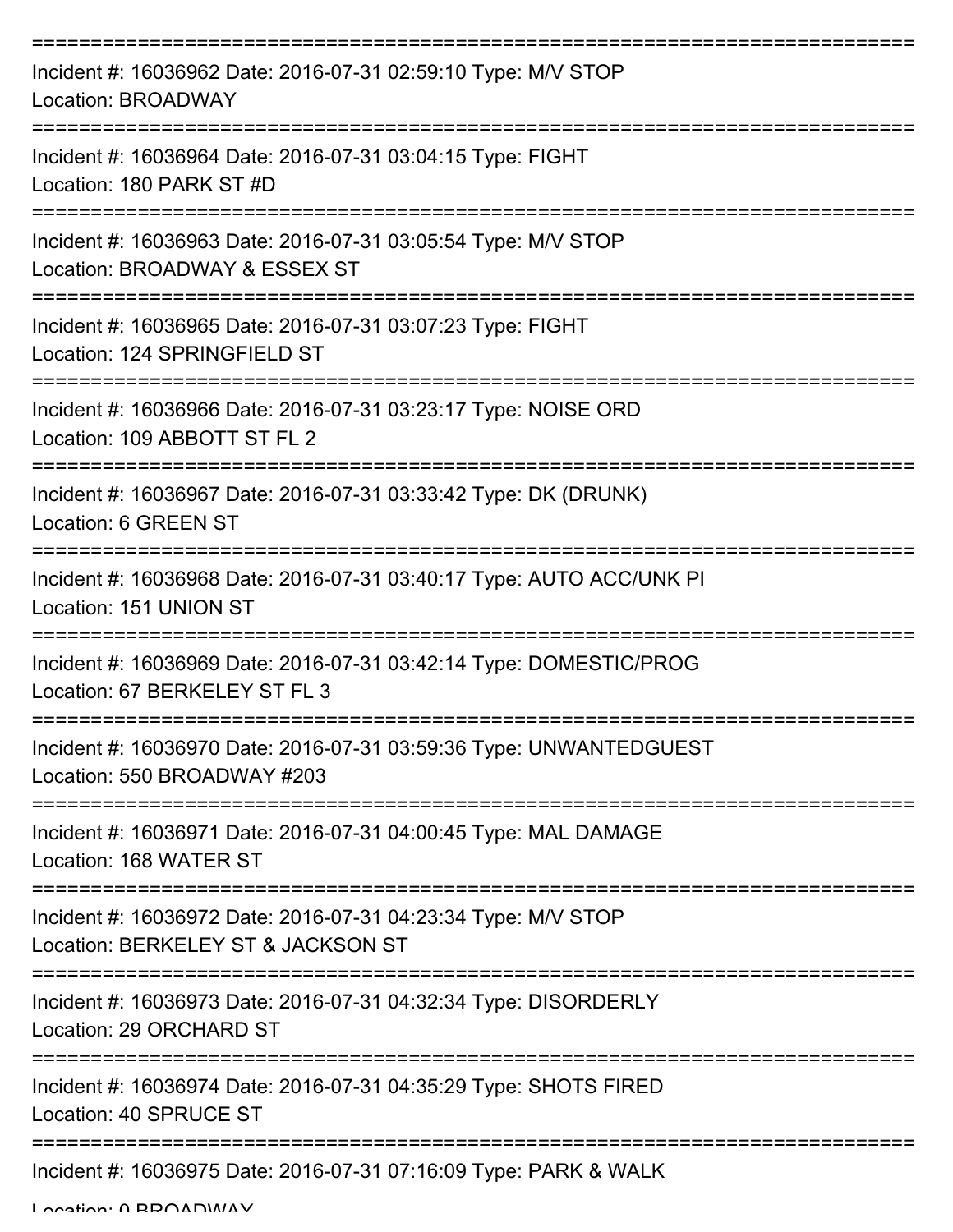| Incident #: 16036976 Date: 2016-07-31 08:17:13 Type: M/V STOP<br>Location: DENNYS / 160 WINTHROP AV              |
|------------------------------------------------------------------------------------------------------------------|
| Incident #: 16036977 Date: 2016-07-31 08:17:42 Type: 911 HANG UP<br>Location: 215 CANAL ST                       |
| Incident #: 16036978 Date: 2016-07-31 08:19:32 Type: M/V STOP<br>Location: LOWELL ST & OXFORD ST                 |
| Incident #: 16036979 Date: 2016-07-31 08:23:50 Type: BUILDING CHK<br>Location: SHOWCASE CINEMA / 6 CHICKERING ST |
| Incident #: 16036980 Date: 2016-07-31 08:24:42 Type: BUILDING CHK<br>Location: SHOWCASE CINEMA / 141 WINTHROP AV |
| Incident #: 16036981 Date: 2016-07-31 08:26:16 Type: M/V STOP<br>Location: WINTHROP                              |
| Incident #: 16036982 Date: 2016-07-31 08:27:02 Type: M/V STOP<br><b>Location: SPRINGFIELD ST</b>                 |
| Incident #: 16036983 Date: 2016-07-31 08:27:45 Type: M/V STOP<br>Location: SPRINGFIELD                           |
| Incident #: 16036984 Date: 2016-07-31 08:29:56 Type: MEDIC SUPPORT<br>Location: 455 HAVERHILL ST #3              |
| Incident #: 16036985 Date: 2016-07-31 08:30:28 Type: M/V STOP<br><b>Location: S UNION</b>                        |
| Incident #: 16036986 Date: 2016-07-31 08:34:29 Type: M/V STOP<br>Location: GARDEN ST & JACKSON ST                |
| Incident #: 16036987 Date: 2016-07-31 08:35:14 Type: M/V STOP<br>Location: COMMON ST & LAWRENCE ST               |
| Incident #: 16036988 Date: 2016-07-31 08:38:58 Type: M/V STOP<br>Location: KENNETH ST & S BROADWAY               |
| Incident #: 16036989 Date: 2016-07-31 08:39:59 Type: M/V STOP                                                    |

Location: 205 BROADWAY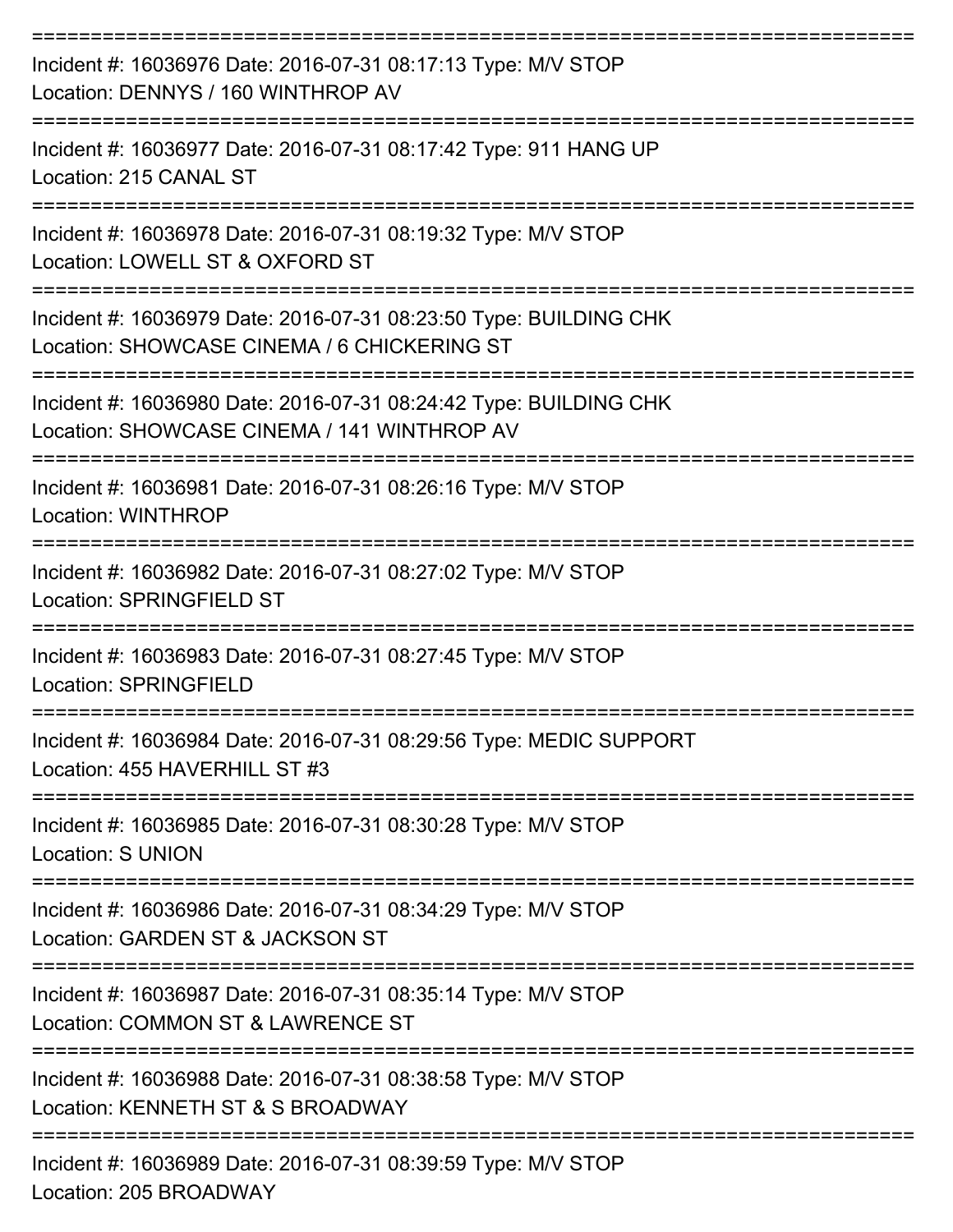Incident #: 16036990 Date: 2016-07-31 08:42:38 Type: M/V STOP Location: 6 INMAN ST =========================================================================== Incident #: 16036991 Date: 2016-07-31 09:14:39 Type: PARK & WALK Location: BRADFORD ST & BROADWAY =========================================================================== Incident #: 16036992 Date: 2016-07-31 09:15:05 Type: ALARMS Location: SALVATION ARMY / 250 HAVERHILL ST =========================================================================== Incident #: 16036993 Date: 2016-07-31 09:22:53 Type: HIT & RUN M/V Location: 158 UNION ST =========================================================================== Incident #: 16036994 Date: 2016-07-31 09:24:26 Type: ABAND MV Location: 22 HANCOCK ST =========================================================================== Incident #: 16036995 Date: 2016-07-31 09:34:02 Type: ANIMAL COMPL Location: 628 LOWELL ST FL 2NDFL =========================================================================== Incident #: 16036996 Date: 2016-07-31 09:36:59 Type: ALARM/BURG Location: 75 NEWTON ST =========================================================================== Incident #: 16036997 Date: 2016-07-31 09:56:39 Type: M/V STOP Location: BRADFORD ST & BROADWAY =========================================================================== Incident #: 16036998 Date: 2016-07-31 10:06:27 Type: M/V STOP Location: BROADWAY & CROSS ST =========================================================================== Incident #: 16036999 Date: 2016-07-31 10:10:59 Type: NOTIFICATION Location: 110 BYRON AV =========================================================================== Incident #: 16037000 Date: 2016-07-31 10:12:38 Type: M/V STOP Location: 285 BROADWAY =========================================================================== Incident #: 16037002 Date: 2016-07-31 10:14:44 Type: SUS PERS/MV Location: BROADWAY & HAVERHILL ST =========================================================================== Incident #: 16037001 Date: 2016-07-31 10:14:48 Type: TOW/REPOSSED Location: 3 LEA ST =========================================================================== Incident #: 16037003 Date: 2016-07-31 10:46:34 Type: NOTIFICATION Location: 4 SAUNDERS ST FL 2NDFL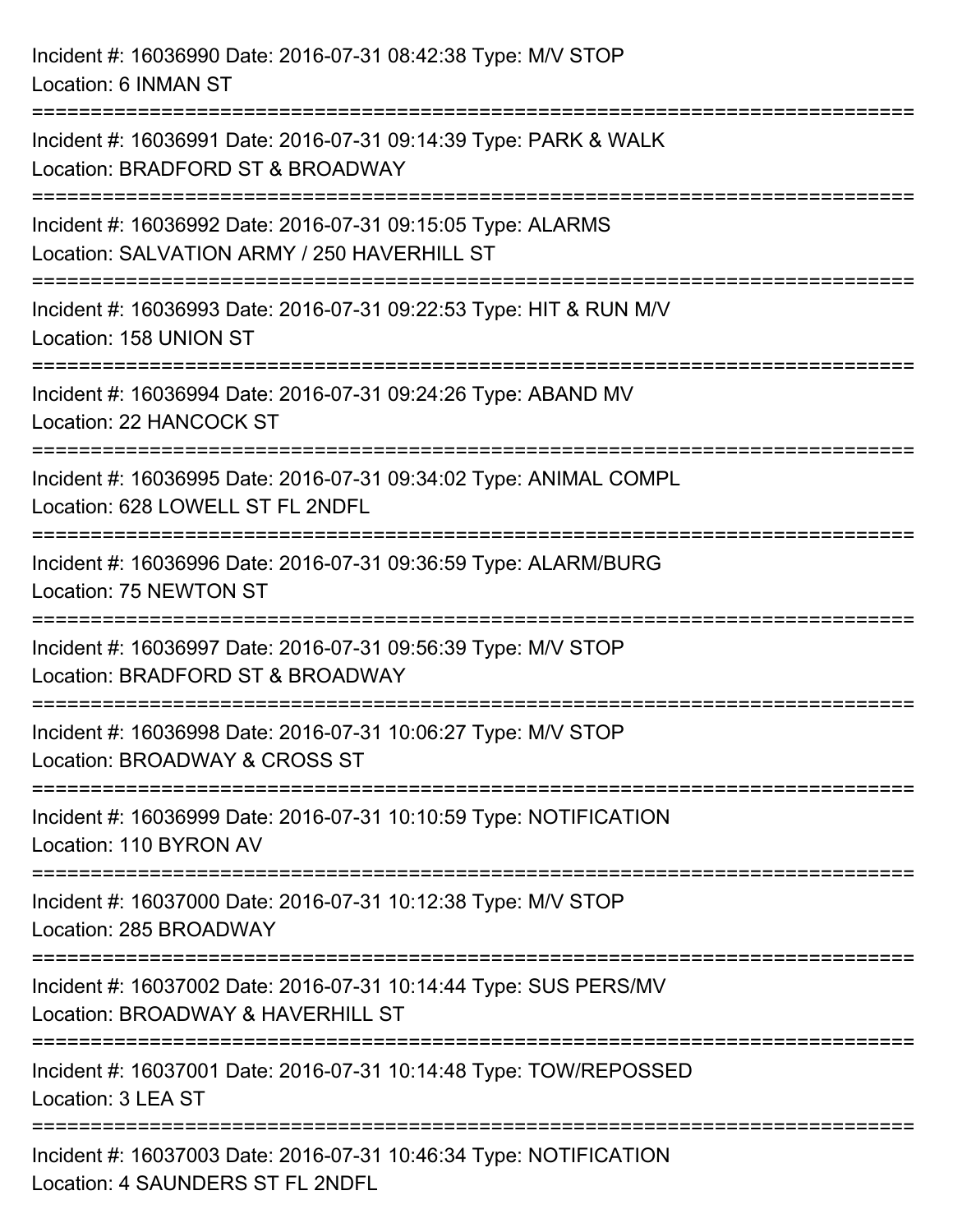| Incident #: 16037005 Date: 2016-07-31 10:58:55 Type: INVEST CONT<br>Location: MCDONALDS / 50 BROADWAY   |
|---------------------------------------------------------------------------------------------------------|
| Incident #: 16037004 Date: 2016-07-31 10:59:46 Type: AUTO ACC/NO PI<br>Location: COMMON ST & NEWBURY ST |
| Incident #: 16037006 Date: 2016-07-31 11:02:42 Type: CK WELL BEING<br><b>Location: 1 TREMONT ST</b>     |
| Incident #: 16037007 Date: 2016-07-31 11:05:55 Type: UNWANTEDGUEST<br>Location: 19 HALL ST FL 1ST       |
| Incident #: 16037008 Date: 2016-07-31 11:06:49 Type: TOW/REC/STOL<br>Location: 10 WARREN ST             |
| Incident #: 16037010 Date: 2016-07-31 11:16:00 Type: GENERAL SERV<br>Location: 274 BROADWAY #2          |
| Incident #: 16037009 Date: 2016-07-31 11:17:37 Type: MV/BLOCKING<br>Location: GALE ST & GREENWOOD ST    |
| Incident #: 16037011 Date: 2016-07-31 11:25:35 Type: M/V STOP<br>Location: S BROADWAY & WEARE ST        |
| Incident #: 16037012 Date: 2016-07-31 11:37:00 Type: M/V STOP<br>Location: 311 LOWELL ST                |
| Incident #: 16037013 Date: 2016-07-31 11:42:11 Type: BUILDING CHK<br>Location: 304 LOWELL ST            |
| Incident #: 16037014 Date: 2016-07-31 11:44:57 Type: M/V STOP<br>Location: 428 S BROADWAY               |
| Incident #: 16037015 Date: 2016-07-31 11:47:03 Type: SUS PERS/MV<br>Location: 63 CROSS ST               |
| Incident #: 16037016 Date: 2016-07-31 12:09:13 Type: KEEP PEACE<br>Location: 144 NEWBURY ST #1          |
| Incident #: 16037017 Date: 2016-07-31 12:14:38 Type: KEEP PEACE<br>Location: PARK ST & SPRUCE ST        |

===========================================================================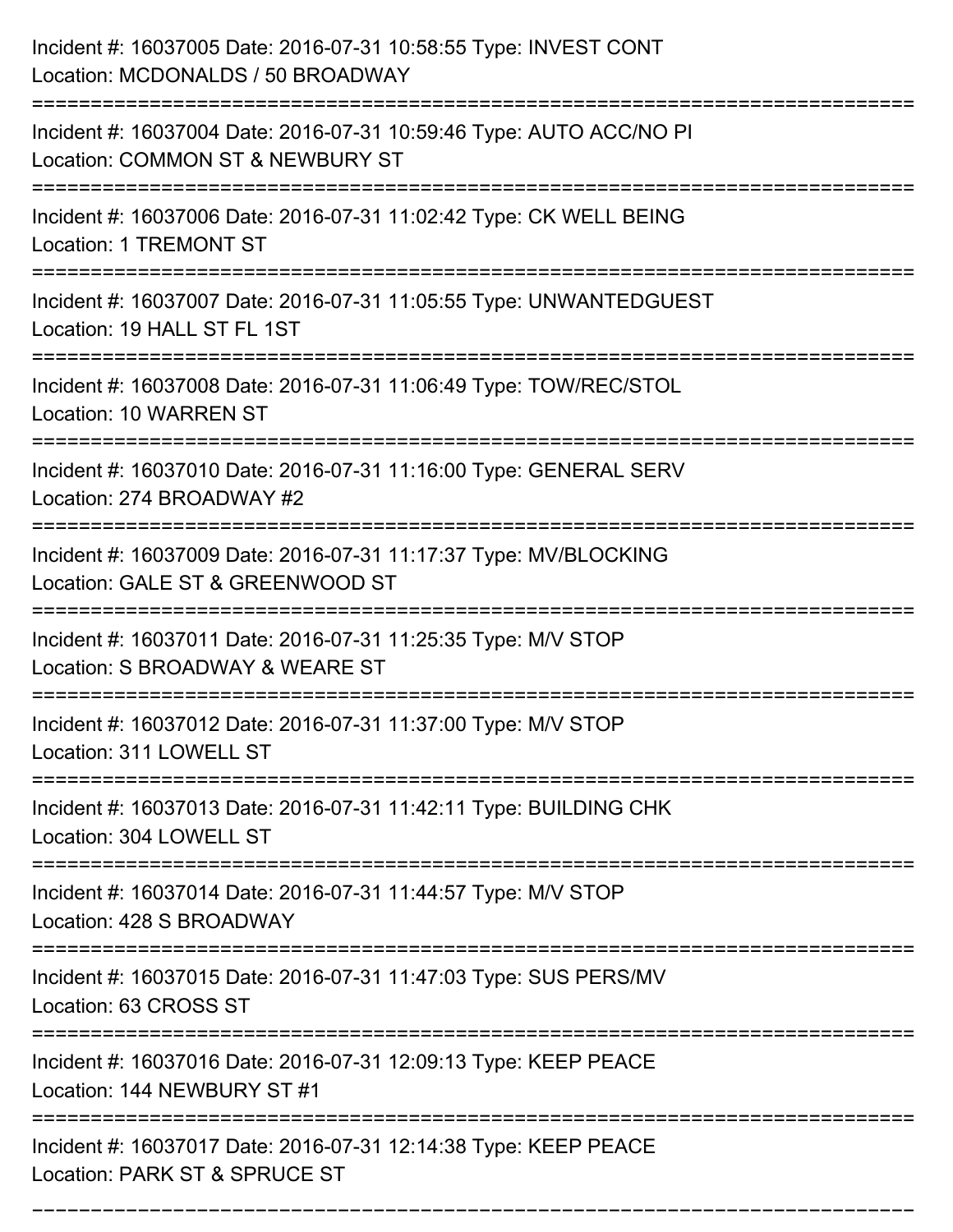| Incident #: 16037018 Date: 2016-07-31 12:42:19 Type: MISSING PERS<br>Location: 89 SPRINGFIELD ST#'                             |
|--------------------------------------------------------------------------------------------------------------------------------|
| Incident #: 16037019 Date: 2016-07-31 12:52:28 Type: ALARM/BURG<br>Location: GUILMETTE SCHOOL / 80 BODWELL ST                  |
| Incident #: 16037020 Date: 2016-07-31 13:05:09 Type: DOMESTIC/PAST<br>Location: FRANKLIN ST & TREMONT ST                       |
| Incident #: 16037021 Date: 2016-07-31 13:17:07 Type: SUS PERS/MV<br>Location: 121 MYRTLE ST                                    |
| Incident #: 16037022 Date: 2016-07-31 13:38:29 Type: MV/BLOCKING<br>Location: KEIGHLEY CT                                      |
| Incident #: 16037023 Date: 2016-07-31 13:48:15 Type: M/V STOP<br>Location: FRANKLIN ST & LOWELL ST                             |
| Incident #: 16037024 Date: 2016-07-31 13:51:17 Type: KEEP PEACE<br>Location: 203 BAILEY ST<br>:=============================== |
| Incident #: 16037025 Date: 2016-07-31 13:58:33 Type: B&E/MV/PAST<br>Location: 137 ARLINGTON ST                                 |
| Incident #: 16037026 Date: 2016-07-31 14:37:47 Type: SUS PERS/MV<br>Location: 362 HAMPSHIRE ST                                 |
| =================<br>Incident #: 16037027 Date: 2016-07-31 14:41:29 Type: CK WELL BEING<br>Location: 37 MAPLE ST               |
| Incident #: 16037028 Date: 2016-07-31 15:10:56 Type: SUS PERS/MV<br>Location: METHUEN ST & UNION ST                            |
| Incident #: 16037029 Date: 2016-07-31 15:14:50 Type: M/V STOP<br>Location: 300 HAVERHILL ST                                    |
| Incident #: 16037030 Date: 2016-07-31 15:17:09 Type: KEEP PEACE<br>Location: 45 WARREN ST                                      |
| Incident #: 16037031 Date: 2016-07-31 15:25:03 Type: M/V STOP<br>Location: BROADWAY & LOWELL ST                                |
|                                                                                                                                |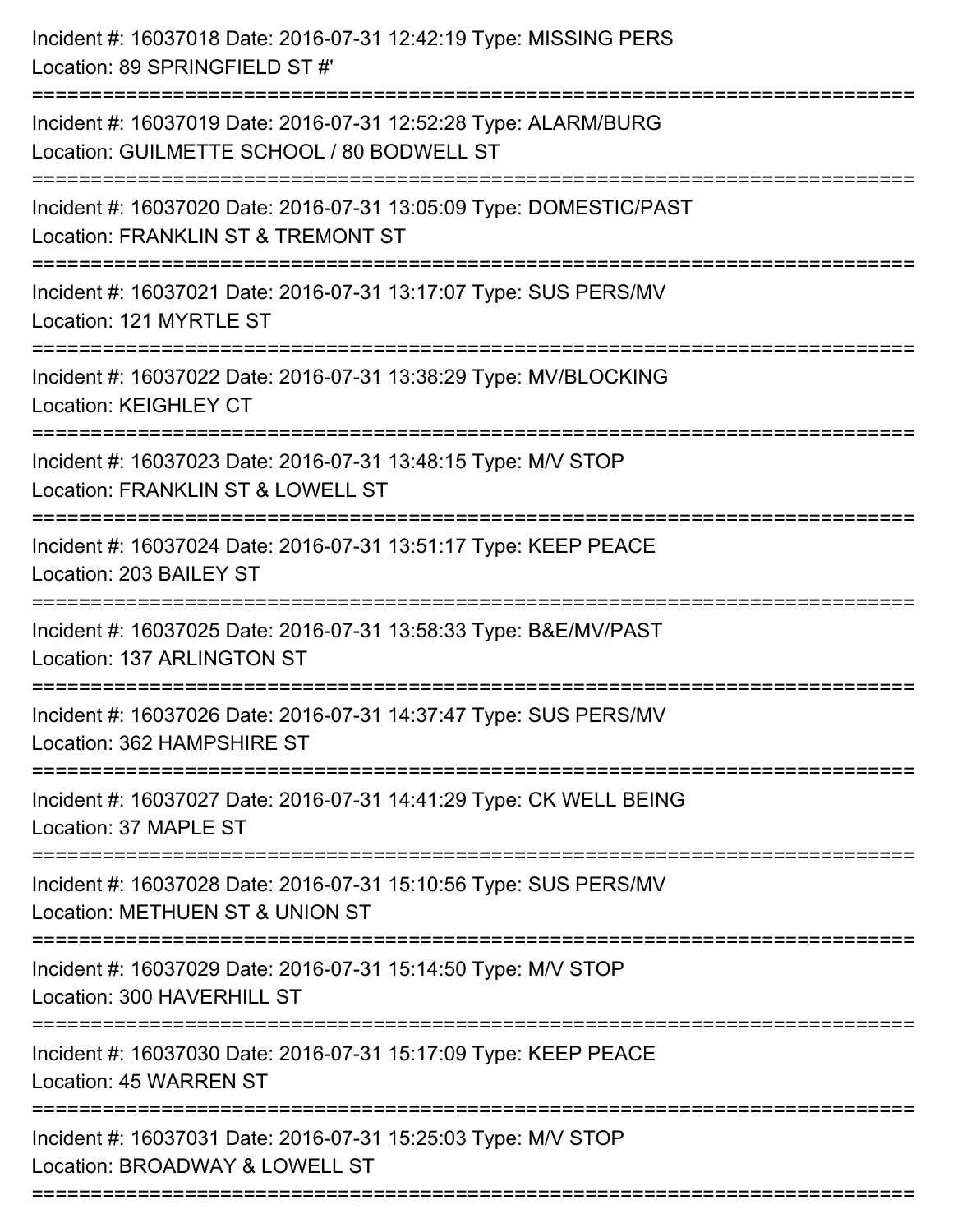Location: CANAL ST & UNION ST

| Incident #: 16037033 Date: 2016-07-31 15:31:15 Type: M/V STOP<br>Location: CANAL ST & UNION ST                          |
|-------------------------------------------------------------------------------------------------------------------------|
| Incident #: 16037034 Date: 2016-07-31 15:42:48 Type: TRESPASSING<br>Location: 205 BROADWAY                              |
| Incident #: 16037035 Date: 2016-07-31 15:44:04 Type: M/V STOP<br>Location: BROADWAY & LOWELL ST                         |
| Incident #: 16037036 Date: 2016-07-31 15:52:48 Type: THREATS<br>Location: 264 AMES ST FL 2ND                            |
| Incident #: 16037037 Date: 2016-07-31 16:18:24 Type: DOMESTIC/PROG<br>Location: 196 FARNHAM ST FL 2NDFL                 |
| Incident #: 16037039 Date: 2016-07-31 16:33:48 Type: MISSING PERS<br>Location: 17 DURHAM ST                             |
| Incident #: 16037038 Date: 2016-07-31 16:34:08 Type: ALARM/BURG<br>Location: CARVER ST AUTO BODY / 79 CARVER ST #UNIT 2 |
| Incident #: 16037040 Date: 2016-07-31 16:38:59 Type: DISTURBANCE<br>Location: 45 SULLIVAN AV                            |
| Incident #: 16037041 Date: 2016-07-31 16:54:22 Type: DISTURBANCE<br>Location: 45 SULLIVAN AV                            |
| :================<br>Incident #: 16037042 Date: 2016-07-31 17:12:21 Type: ANIMAL COMPL<br>Location: 91 SPRINGFIELD ST   |
| Incident #: 16037044 Date: 2016-07-31 17:28:03 Type: NOISE ORD<br>Location: 426 HIGH ST                                 |
| Incident #: 16037043 Date: 2016-07-31 17:28:49 Type: M/V STOP<br>Location: MERRIMACK ST & S BROADWAY                    |
| Incident #: 16037045 Date: 2016-07-31 17:31:19 Type: ALARM/BURG<br>Location: 5 STAR PLATING / 7 BROADWAY #A             |
|                                                                                                                         |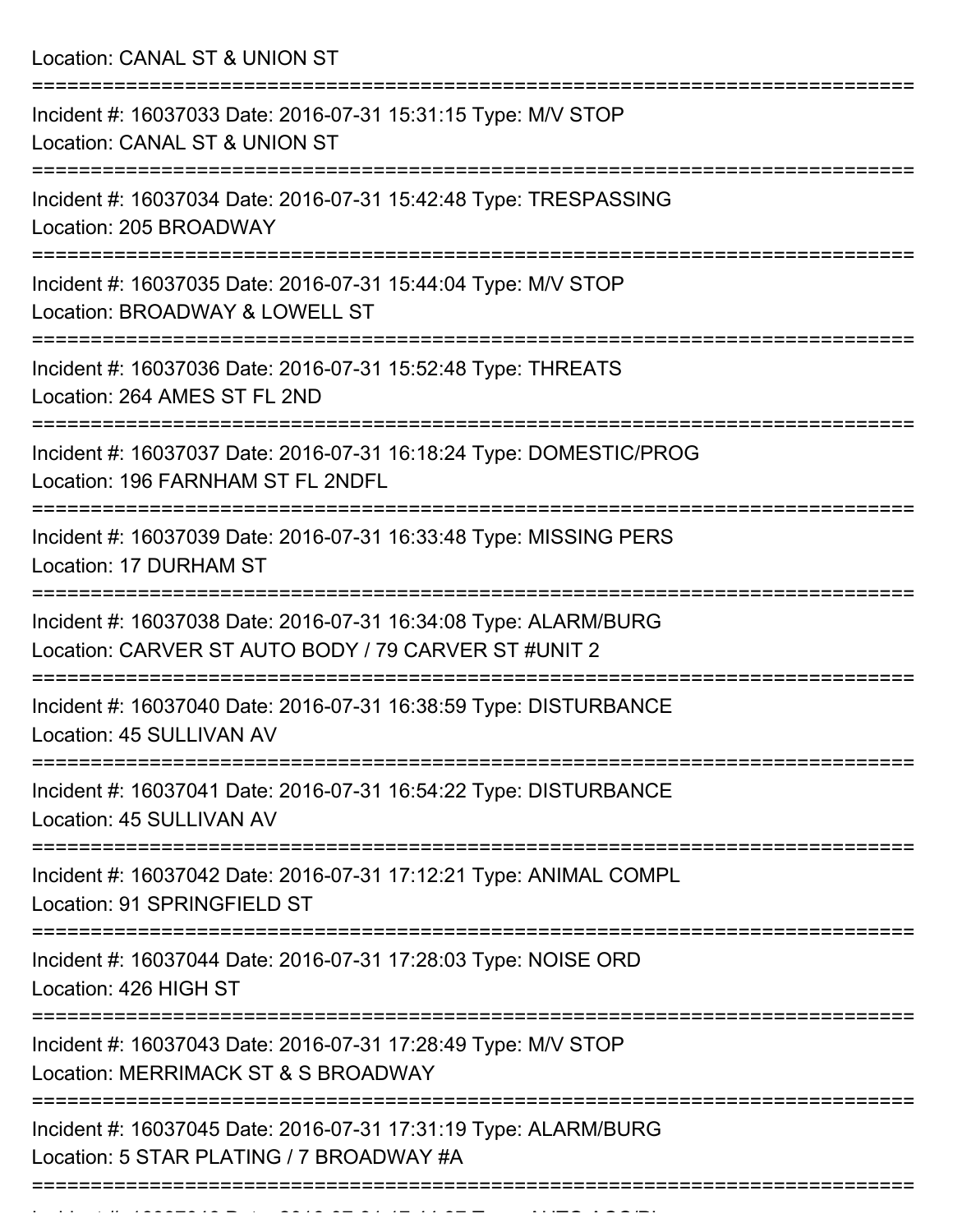| Location: BROADWAY & MANCHESTER ST<br>:======================                                               |
|-------------------------------------------------------------------------------------------------------------|
| Incident #: 16037047 Date: 2016-07-31 17:47:01 Type: MV/BLOCKING<br>Location: 106 ABBOTT ST                 |
| Incident #: 16037048 Date: 2016-07-31 17:59:26 Type: AUTO ACC/UNK PI<br>Location: 366 LOWELL ST             |
| Incident #: 16037049 Date: 2016-07-31 18:17:37 Type: HIT & RUN M/V<br>Location: CENTRE ST & HAMPSHIRE ST    |
| Incident #: 16037050 Date: 2016-07-31 18:40:25 Type: UNWANTEDGUEST<br>Location: TOP DONUT / 123 LAWRENCE ST |
| Incident #: 16037051 Date: 2016-07-31 19:04:59 Type: NOISE ORD<br>Location: ABBOTT ST & FOSTER ST           |
| Incident #: 16037052 Date: 2016-07-31 19:05:12 Type: DISTURBANCE<br>Location: 37 MEDFORD ST                 |
| Incident #: 16037053 Date: 2016-07-31 19:26:46 Type: SHOTS FIRED<br>Location: S BROADWAY & SALEM ST         |
| Incident #: 16037054 Date: 2016-07-31 19:33:51 Type: MEDIC SUPPORT<br>Location: 68 OSGOOD ST #1 FL 1        |
| Incident #: 16037055 Date: 2016-07-31 19:47:53 Type: NOISE ORD<br>Location: 75 AVON ST                      |
| Incident #: 16037056 Date: 2016-07-31 19:48:31 Type: NOISE ORD<br>Location: 1 MILL ST                       |
| Incident #: 16037057 Date: 2016-07-31 19:51:03 Type: NOISE ORD<br>Location: 448 LOWELL ST                   |
| Incident #: 16037058 Date: 2016-07-31 19:57:17 Type: NOISE ORD<br>Location: 84 SULLIVAN AV                  |
| Incident #: 16037059 Date: 2016-07-31 20:01:09 Type: CK WELL BEING<br>Location: 50 ISLAND ST #520 FL 5      |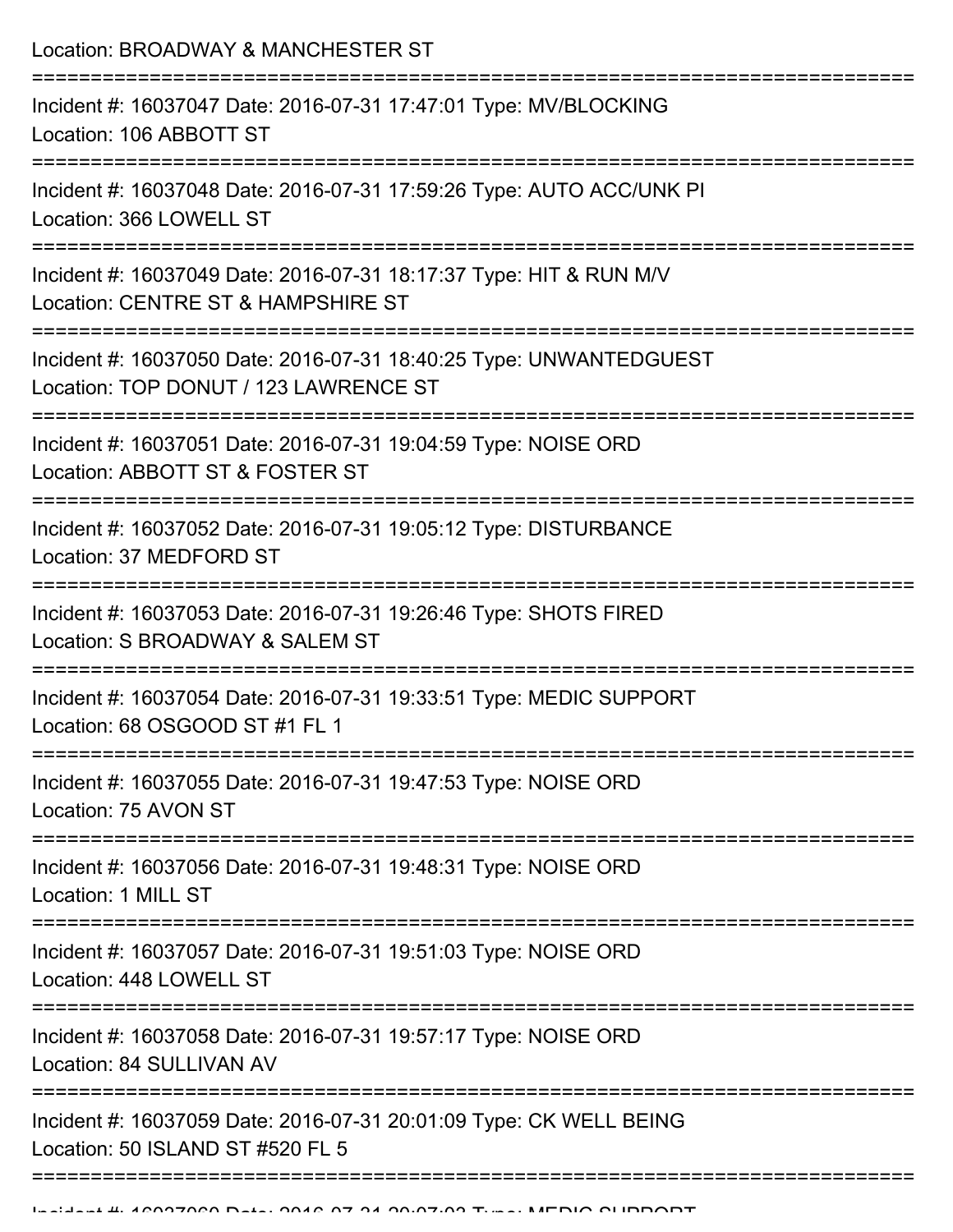| Location: ROLLINS SCHOOL / 451 HOWARD ST                                                                                                                |
|---------------------------------------------------------------------------------------------------------------------------------------------------------|
| Incident #: 16037061 Date: 2016-07-31 20:07:53 Type: NOISE ORD<br>Location: 57 W KENNETH ST                                                             |
| Incident #: 16037062 Date: 2016-07-31 20:13:25 Type: DISTURBANCE<br>Location: 29 STEVENS ST                                                             |
| Incident #: 16037063 Date: 2016-07-31 20:18:04 Type: NOISE ORD<br>Location: 73 ELM ST                                                                   |
| Incident #: 16037064 Date: 2016-07-31 20:19:10 Type: NOISE ORD<br>Location: ARLINGTON ST & EXCHANGE ST                                                  |
| Incident #: 16037065 Date: 2016-07-31 20:20:53 Type: DISTURBANCE<br>Location: 161 BAILEY ST #4 FL 2<br>===============================                  |
| Incident #: 16037066 Date: 2016-07-31 20:21:22 Type: NOISE ORD<br>Location: 243 ERVING AV                                                               |
| Incident #: 16037067 Date: 2016-07-31 20:33:41 Type: MEDIC SUPPORT<br>Location: 87 SUMMER ST                                                            |
| Incident #: 16037068 Date: 2016-07-31 20:36:31 Type: ALARM/BURG<br>Location: VILLA RESIDENCE / 64 TREMONT ST #1<br>.----------------------------------- |
| Incident #: 16037069 Date: 2016-07-31 20:51:05 Type: SHOTS FIRED<br>Location: 6 MELROSE CT                                                              |
| Incident #: 16037070 Date: 2016-07-31 20:55:30 Type: NOISE ORD<br>Location: LOWELL ST & MORTON ST                                                       |
| ======================================<br>Incident #: 16037071 Date: 2016-07-31 21:04:15 Type: NOISE ORD<br>Location: 113 MYRTLE ST                     |
| Incident #: 16037072 Date: 2016-07-31 21:07:45 Type: ALARM/BURG<br>Location: CITYMART / 576 HAVERHILL ST                                                |
| Incident #: 16037073 Date: 2016-07-31 21:34:22 Type: THREATS<br>Location: 141 AMESBURY ST #307                                                          |
| Incident #: 16037074 Date: 2016-07-31 21:38:45 Type: DISTURBANCE                                                                                        |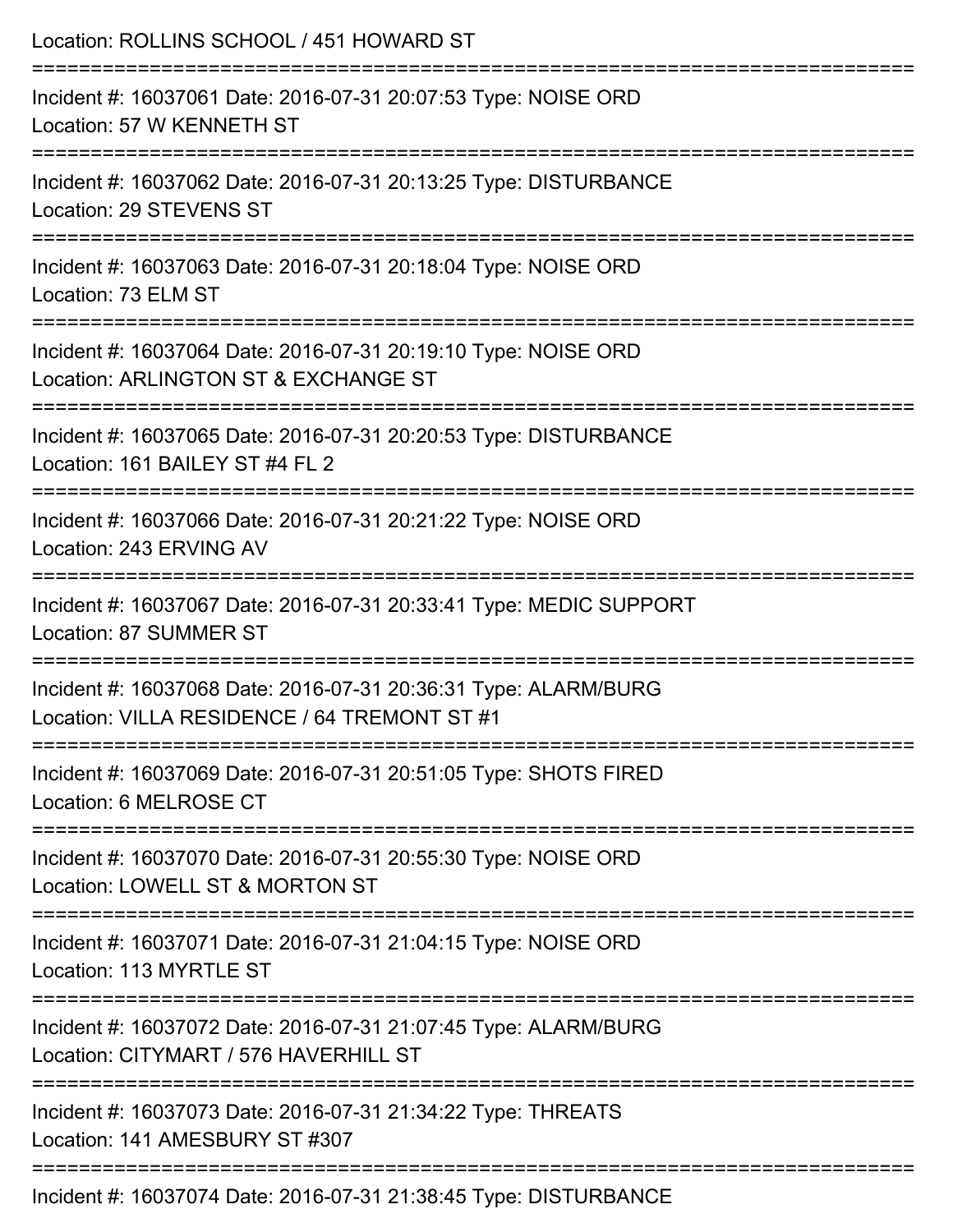| Incident #: 16037076 Date: 2016-07-31 21:45:27 Type: DISTURBANCE<br>Location: 286 HOWARD ST               |
|-----------------------------------------------------------------------------------------------------------|
| Incident #: 16037075 Date: 2016-07-31 21:46:33 Type: NOISE ORD<br>Location: 173 ELM ST                    |
| Incident #: 16037077 Date: 2016-07-31 21:47:36 Type: STOL/MV/PAS<br>Location: 1 GENERAL ST                |
| Incident #: 16037078 Date: 2016-07-31 22:01:23 Type: NOISE ORD<br>Location: 76 EUTAW ST                   |
| Incident #: 16037079 Date: 2016-07-31 22:14:08 Type: MEDIC SUPPORT<br>Location: 45 BROADWAY #512          |
| Incident #: 16037080 Date: 2016-07-31 22:34:25 Type: SHOTS FIRED<br>Location: S UNION ST & SPRINGFIELD ST |
| Incident #: 16037081 Date: 2016-07-31 22:43:46 Type: M/V STOP<br>Location: APPLETON ST & METHUEN ST       |
| Incident #: 16037082 Date: 2016-07-31 22:44:28 Type: M/V STOP<br>Location: COMMON ST & HAMPSHIRE ST       |
| Incident #: 16037083 Date: 2016-07-31 22:45:40 Type: M/V STOP<br>Location: MARKET ST & PARKER ST          |
| Incident #: 16037084 Date: 2016-07-31 22:46:32 Type: M/V STOP<br>Location: APPLETON ST & METHUEN ST       |
| Incident #: 16037085 Date: 2016-07-31 22:47:48 Type: NOISE ORD<br><b>Location: 11 TREMONT ST</b>          |
| Incident #: 16037086 Date: 2016-07-31 22:54:26 Type: M/V STOP<br>Location: AMESBURY ST & COMMON ST        |
| Incident #: 16037087 Date: 2016-07-31 23:00:00 Type: M/V STOP<br>Location: HAMPSHIRE ST & METHUEN ST      |
| Incident #: 16037088 Date: 2016-07-31 23:05:00 Type: NOISE ORD                                            |